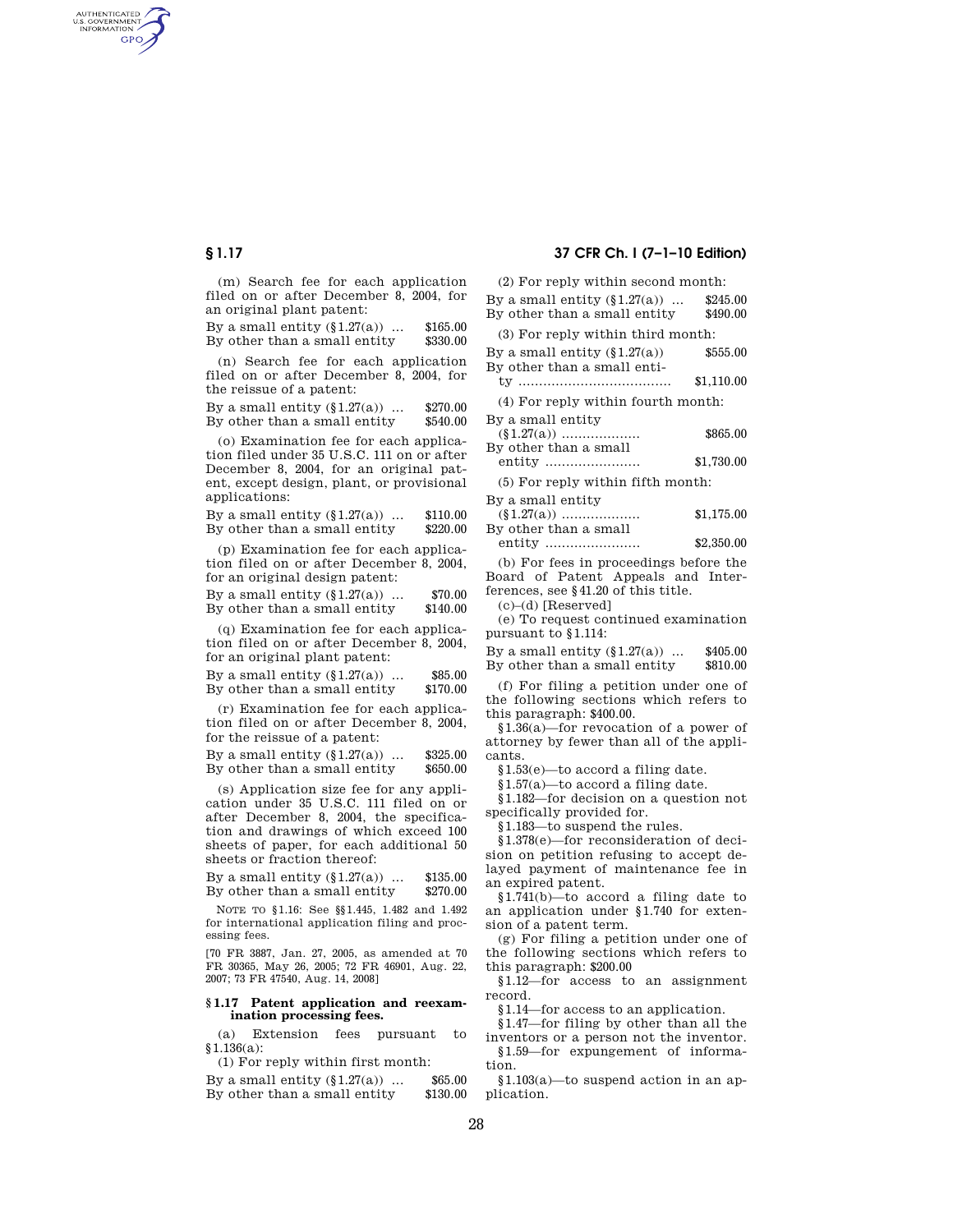## **U.S. Patent and Trademark Office, Commerce § 1.17**

§1.136(b)—for review of a request for extension of time when the provisions of §1.136(a) are not available.

§1.295—for review of refusal to publish a statutory invention registration.

§1.296—to withdraw a request for publication of a statutory invention registration filed on or after the date the notice of intent to publish issued.

§1.377—for review of decision refusing to accept and record payment of a maintenance fee filed prior to expiration of a patent.

§1.550(c)—for patent owner requests for extension of time in *ex parte* reexamination proceedings.

§1.956—for patent owner requests for extension of time in *inter partes* reexamination proceedings.

§5.12—for expedited handling of a foreign filing license.

§5.15—for changing the scope of a license.

§5.25—for retroactive license.

(h) For filing a petition under one of the following sections which refers to this paragraph: \$130.00.

§1.19(g)—to request documents in a form other than that provided in this part.

§1.84—for accepting color drawings or photographs.

§1.91—for entry of a model or exhibit. §1.102(d)—to make an application special.

§1.138(c)—to expressly abandon an application to avoid publication.

§1.313—to withdraw an application from issue.

§1.314—to defer issuance of a patent. (i) Processing fee for taking action under one of the following sections

which refers to this paragraph: \$130.00. §1.28(c)(3)—for processing a nonitemized fee deficiency based on an error in small entity status.

§1.41—for supplying the name or names of the inventor or inventors after the filing date without an oath or declaration as prescribed by §1.63, except in provisional applications.

§1.48—for correcting inventorship, except in provisional applications.

§1.52(d)—for processing a nonprovisional application filed with a specification in a language other than English.

§1.53(b)(3)—to convert a provisional application filed under §1.53(c) into a nonprovisional application under  $§1.53(b).$ 

§1.55—for entry of late priority papers.

§1.71(g)(2)—for processing a belated amendment under §1.71(g).

§1.99(e)—for processing a belated submission under §1.99.

§1.103(b)—for requesting limited suspension of action, continued prosecution application for a design patent  $(\S 1.53(d)).$ 

§1.103(c)—for requesting limited suspension of action, request for continued examination (§1.114).

§1.103(d)—for requesting deferred examination of an application.

§1.217—for processing a redacted copy of a paper submitted in the file of an application in which a redacted copy was submitted for the patent application publication.

§1.221—for requesting voluntary publication or republication of an application.

§1.291(c)(5)—for processing a second or subsequent protest by the same real party in interest.

§1.497(d)—for filing an oath or declaration pursuant to  $35$  U.S.C.  $371(c)(4)$ naming an inventive entity different from the inventive entity set forth in the international stage.

§3.81—for a patent to issue to assignee, assignment submitted after payment of the issue fee.

(j) For filing a petition to institute a public use proceeding under §1.292— \$1,510.00.

(k) For filing a request for expedited examination under §1.155(a)—\$900.00.

(l) For filing a petition for the revival of an unavoidably abandoned application under 35 U.S.C. 111, 133, 364, or 371, for the unavoidably delayed payment of the issue fee under 35 U.S.C. 151, or for the revival of an unavoidably terminated reexamination proceeding under 35 U.S.C. 133 (§1.137(a)):

By a small entity  $(\S1.27(a))$  ...  $$270.00$ By other than a small entity \$540.00

(m) For filing a petition for the revival of an unintentionally abandoned application, for the unintentionally delayed payment of the fee for issuing a patent, or for the revival of an unintentionally terminated reexamination proceeding under 35 U.S.C. 41(a)(7)  $(§1.137(b))$ :